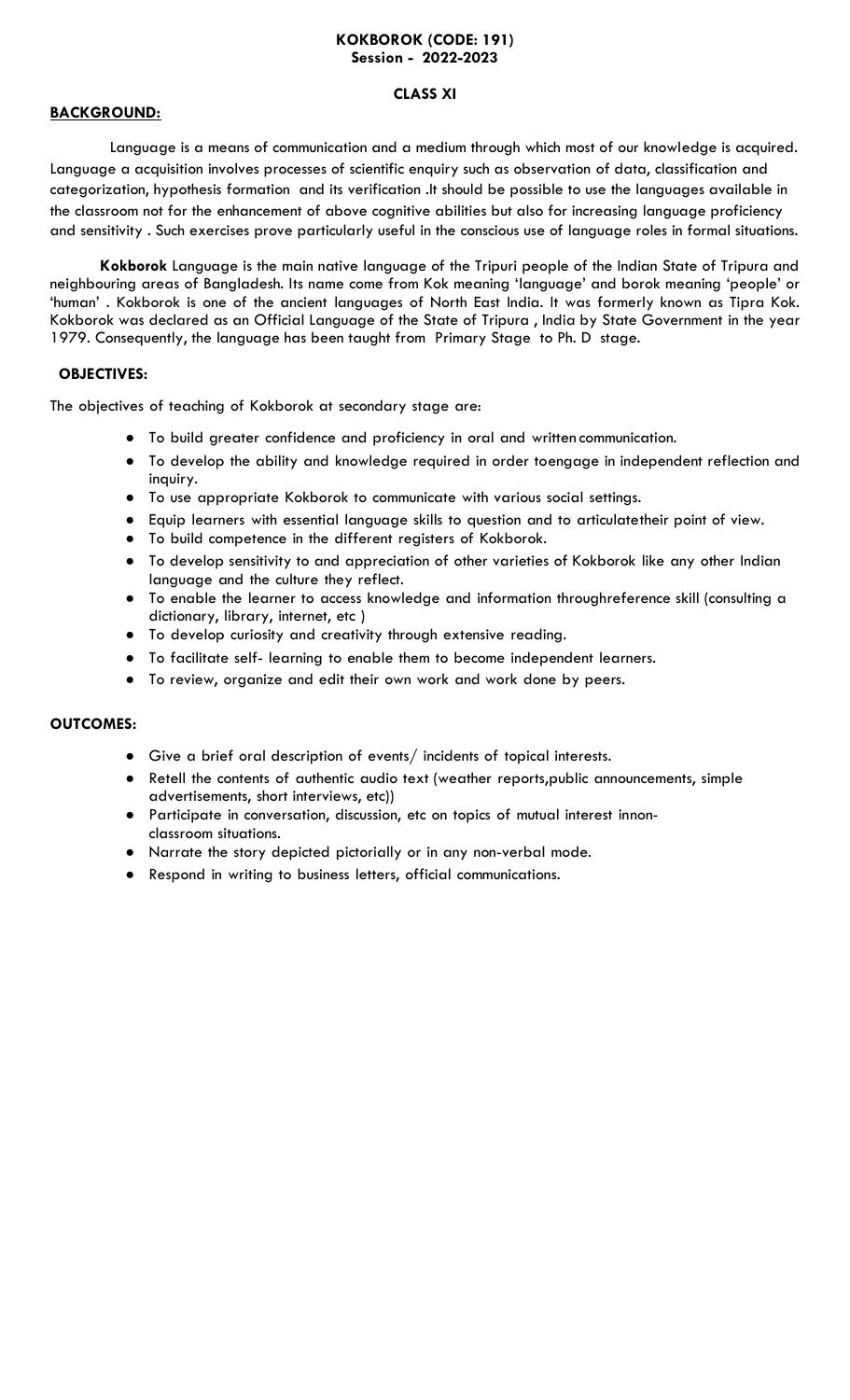#### **KOKBOROK (CODE: 191) COURSE STRUCTURE CLASS – XI ( 2022-2023 )**

| Section A | Reading                             | 10              | 20 Period   |
|-----------|-------------------------------------|-----------------|-------------|
| Section B | Grammar                             | 10              | 40 Period   |
| Section C | <b>Composition and Writing</b>      | 15              | 40 Period   |
| Section D | Literature                          | 45              | 80 Period   |
|           | <b>Internal Assessment</b><br>(20)  |                 | ---         |
|           | Project<br>$\bullet$                | 10 <sup>°</sup> | ---         |
| Section E | <b>Speaking Skills</b><br>$\bullet$ | 05              | ---         |
|           | Listening Skills<br>$\bullet$       | 05              | $--$        |
|           | <b>TOTAL</b>                        | 100             | 180 Periods |

## **Internal Options:**

- **Section A:** Reading: There will be no options. All direct questions.
- **Section B:** Writing part will have internal options in respect to report writing, and Notice Writing
- **Section C:** Grammar being a vast course, internal options should be given to all the students.
- **Section D**: In the textbook part, it is desired that the students should go through the medieval and ancient literature. Keeping this in view prose and poetry have been selected from the prescribed textbook assigning 10 marks separately for the both part (prose and poetry). Optional questions should be set from all the chapters for convenience of the learners.
- **Section E**: Internal Assesment will be done by the school concerned on students skill like project framing, Speaking Skills & Listening Skills.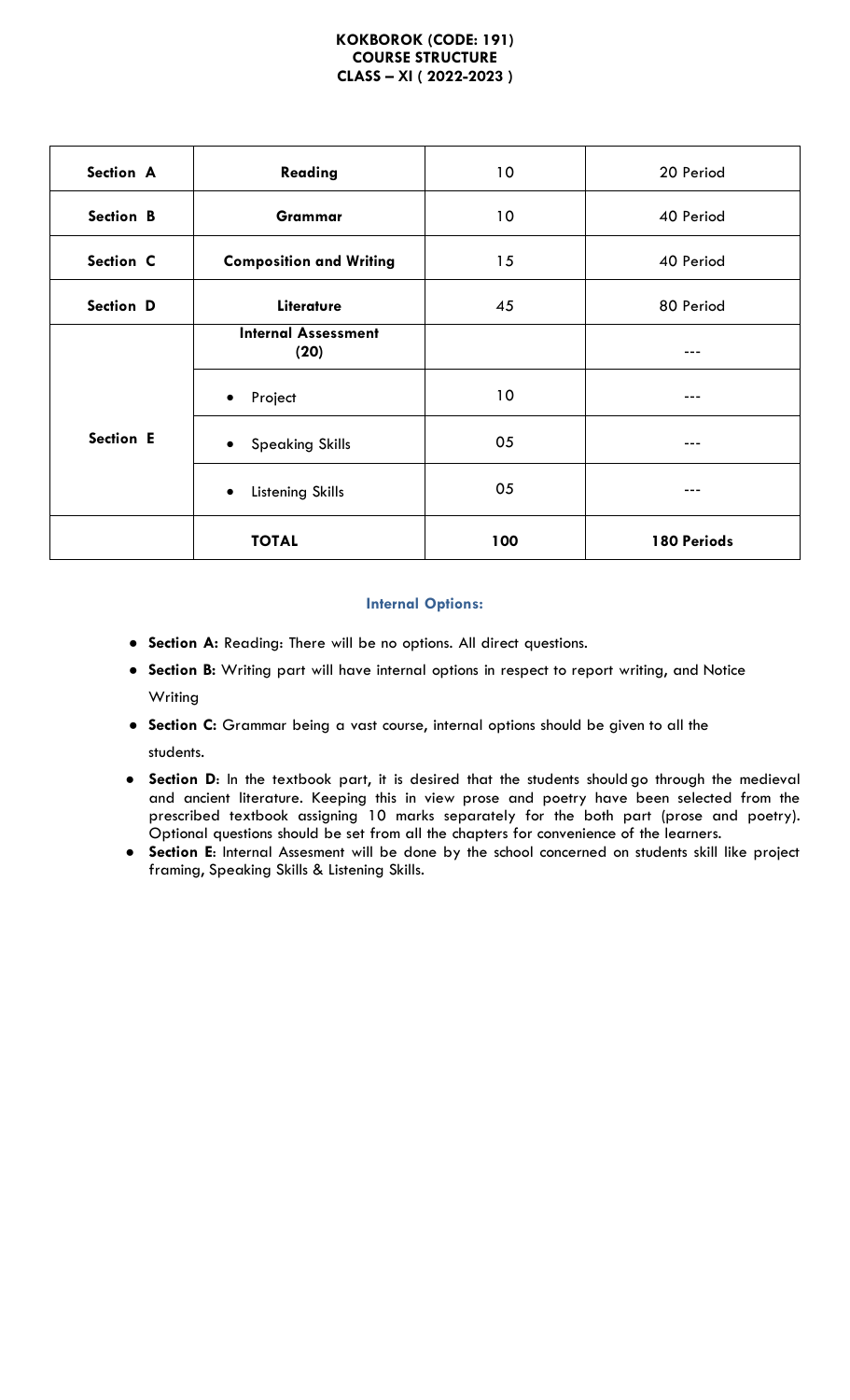## **SYLLABUS FOR KOKBOROK (CODE: 191) EXAMINATION STRUCTURE CLASS- XI**

| Comprehension : Two unseen passage of<br><b>SECTION-A</b><br>100 - 150 words each<br>$5x2 = 10$<br><b>READING</b><br>SA<br>$(1+1+1+1)x2 =$<br>Four direct (MCQ) Questions from<br>10 Marks<br>10 MARKS<br>given passage,<br>Fifth Questions (01 mark) should be<br>$\bullet$<br>grammar based (Khorangmanju,<br>Juda kokmung/kokmung<br>thansa, Khwlai halok),<br>Kok Khochormung, Kok Phuarmug,<br>SA<br><b>SECTION-B</b><br>$5X2 = 10$<br>$(1+1+1+1)x2 =$<br>Kokmangrwgwi Kokbwtangni Dalberem,<br>10 Marks<br><b>GRAMMAR</b><br>Khwlai Halok Swlaimung,<br>10 MARKS<br><b>SECTION-C</b><br>1. Kokthum Suimwng (Report Writing) :<br>(100 - 120 words)<br>LA<br>3<br>$(5X1)X3 = 15$ Marks<br>Composition<br>2. Kok Khochorwi Suimwng (Summary<br>and Writing<br>15 Marks<br>Writing): (100-120 words)<br>3. Kok Phologwi Suimung (100-120 words)<br>$(1+1+3)x1 = 05$<br>LA<br><b>Prose</b><br>1<br>Marks<br>1. HUK by Shyamlal Debbarma<br><b>SA</b><br>5<br>$MCQ.1x5 = 05$<br>2. MANYAKHO by Haripada Debbarma<br><b>SECTION-D</b><br>3. KUNAROKNI SAMO by Budhurai<br>Marks<br><b>LITERATURE</b><br>Debbarma<br>$\mathbf{1}$<br>$(2+3)$ X1=05 Marks<br>LA<br>45 MARKS<br>SA<br>5<br>$MCQ.1x5 = 05$<br>Marks<br>LA<br>Poetry<br>1<br>Explanation<br>$(1X5)=05$ marks<br>1. KAMINI LAMA<br>by Nanda Kumar<br>Debbarma<br>2. ANG KOKBOROK by Sunil Debbarma<br>3. TI-I TUN by Ram Kumar Debbarma<br>4. KHUM BARSANI BANTA by Kamalia<br>Debbarma<br>LA<br>1<br>Questions<br>$(1+1+3)X = 05$<br><b>Supplementary Reader:</b><br>1. SODGOTI by Munshi PremChand<br>Marks<br>$(1+4)X$ 1=05 Marks<br>2. SAL KWBANGMANI SALSA<br>$\mathbf{1}$<br>LA<br>by Sumen Chanda<br>$(1+4)X1 = 05$<br>LA<br>1<br>Marks<br>$MCQ.1x5 = 05$<br>SA<br>5<br>Marks<br>Any one of the following Project is to be<br>undertaken in Class XI and another one<br>will be chosen in Class XII.<br>1. Translation : Students are to translate a<br>story written in English or Hindi or in any<br>Indian language to Kokborok within 1000<br>words.<br>2. Interview : An Interview or any<br>distinguished personality can be taken by<br>the students.<br><b>SECTION-E</b><br>3. Dramatization: Students can transform<br>10<br><b>Project</b><br>a story written in any of the Indian<br>10 Marks<br>languages into Drama within 1000 -<br>2000 words.<br>4. Survey : Students will conduct a<br>survey or their own School or on any<br>neighbouring school to reveal the facts,<br>History, configuration of the student's and<br>teacher's ethnic identity etc. of the school<br>under survey.<br>5. Self Composed Story: Students can<br>write a story on any special incident or<br>day they experienced in their life. |                |                          | <b>TYPE OF</b>   | NO.OF            | <b>WEIGHTAGE</b> |
|------------------------------------------------------------------------------------------------------------------------------------------------------------------------------------------------------------------------------------------------------------------------------------------------------------------------------------------------------------------------------------------------------------------------------------------------------------------------------------------------------------------------------------------------------------------------------------------------------------------------------------------------------------------------------------------------------------------------------------------------------------------------------------------------------------------------------------------------------------------------------------------------------------------------------------------------------------------------------------------------------------------------------------------------------------------------------------------------------------------------------------------------------------------------------------------------------------------------------------------------------------------------------------------------------------------------------------------------------------------------------------------------------------------------------------------------------------------------------------------------------------------------------------------------------------------------------------------------------------------------------------------------------------------------------------------------------------------------------------------------------------------------------------------------------------------------------------------------------------------------------------------------------------------------------------------------------------------------------------------------------------------------------------------------------------------------------------------------------------------------------------------------------------------------------------------------------------------------------------------------------------------------------------------------------------------------------------------------------------------------------------------------------------------------------------------------------------------------------------------------------------------------------------------------------------------------------------------------------------------------------------------------------------------------------------------------------|----------------|--------------------------|------------------|------------------|------------------|
|                                                                                                                                                                                                                                                                                                                                                                                                                                                                                                                                                                                                                                                                                                                                                                                                                                                                                                                                                                                                                                                                                                                                                                                                                                                                                                                                                                                                                                                                                                                                                                                                                                                                                                                                                                                                                                                                                                                                                                                                                                                                                                                                                                                                                                                                                                                                                                                                                                                                                                                                                                                                                                                                                                      | <b>SECTION</b> | <b>DETAILS OF TOPICS</b> | <b>QUESTIONS</b> | <b>QUESTIONS</b> | (MARKS)          |
|                                                                                                                                                                                                                                                                                                                                                                                                                                                                                                                                                                                                                                                                                                                                                                                                                                                                                                                                                                                                                                                                                                                                                                                                                                                                                                                                                                                                                                                                                                                                                                                                                                                                                                                                                                                                                                                                                                                                                                                                                                                                                                                                                                                                                                                                                                                                                                                                                                                                                                                                                                                                                                                                                                      |                |                          |                  |                  |                  |
|                                                                                                                                                                                                                                                                                                                                                                                                                                                                                                                                                                                                                                                                                                                                                                                                                                                                                                                                                                                                                                                                                                                                                                                                                                                                                                                                                                                                                                                                                                                                                                                                                                                                                                                                                                                                                                                                                                                                                                                                                                                                                                                                                                                                                                                                                                                                                                                                                                                                                                                                                                                                                                                                                                      |                |                          |                  |                  |                  |
|                                                                                                                                                                                                                                                                                                                                                                                                                                                                                                                                                                                                                                                                                                                                                                                                                                                                                                                                                                                                                                                                                                                                                                                                                                                                                                                                                                                                                                                                                                                                                                                                                                                                                                                                                                                                                                                                                                                                                                                                                                                                                                                                                                                                                                                                                                                                                                                                                                                                                                                                                                                                                                                                                                      |                |                          |                  |                  |                  |
|                                                                                                                                                                                                                                                                                                                                                                                                                                                                                                                                                                                                                                                                                                                                                                                                                                                                                                                                                                                                                                                                                                                                                                                                                                                                                                                                                                                                                                                                                                                                                                                                                                                                                                                                                                                                                                                                                                                                                                                                                                                                                                                                                                                                                                                                                                                                                                                                                                                                                                                                                                                                                                                                                                      |                |                          |                  |                  |                  |
|                                                                                                                                                                                                                                                                                                                                                                                                                                                                                                                                                                                                                                                                                                                                                                                                                                                                                                                                                                                                                                                                                                                                                                                                                                                                                                                                                                                                                                                                                                                                                                                                                                                                                                                                                                                                                                                                                                                                                                                                                                                                                                                                                                                                                                                                                                                                                                                                                                                                                                                                                                                                                                                                                                      |                |                          |                  |                  |                  |
|                                                                                                                                                                                                                                                                                                                                                                                                                                                                                                                                                                                                                                                                                                                                                                                                                                                                                                                                                                                                                                                                                                                                                                                                                                                                                                                                                                                                                                                                                                                                                                                                                                                                                                                                                                                                                                                                                                                                                                                                                                                                                                                                                                                                                                                                                                                                                                                                                                                                                                                                                                                                                                                                                                      |                |                          |                  |                  |                  |
|                                                                                                                                                                                                                                                                                                                                                                                                                                                                                                                                                                                                                                                                                                                                                                                                                                                                                                                                                                                                                                                                                                                                                                                                                                                                                                                                                                                                                                                                                                                                                                                                                                                                                                                                                                                                                                                                                                                                                                                                                                                                                                                                                                                                                                                                                                                                                                                                                                                                                                                                                                                                                                                                                                      |                |                          |                  |                  |                  |
|                                                                                                                                                                                                                                                                                                                                                                                                                                                                                                                                                                                                                                                                                                                                                                                                                                                                                                                                                                                                                                                                                                                                                                                                                                                                                                                                                                                                                                                                                                                                                                                                                                                                                                                                                                                                                                                                                                                                                                                                                                                                                                                                                                                                                                                                                                                                                                                                                                                                                                                                                                                                                                                                                                      |                |                          |                  |                  |                  |
|                                                                                                                                                                                                                                                                                                                                                                                                                                                                                                                                                                                                                                                                                                                                                                                                                                                                                                                                                                                                                                                                                                                                                                                                                                                                                                                                                                                                                                                                                                                                                                                                                                                                                                                                                                                                                                                                                                                                                                                                                                                                                                                                                                                                                                                                                                                                                                                                                                                                                                                                                                                                                                                                                                      |                |                          |                  |                  |                  |
|                                                                                                                                                                                                                                                                                                                                                                                                                                                                                                                                                                                                                                                                                                                                                                                                                                                                                                                                                                                                                                                                                                                                                                                                                                                                                                                                                                                                                                                                                                                                                                                                                                                                                                                                                                                                                                                                                                                                                                                                                                                                                                                                                                                                                                                                                                                                                                                                                                                                                                                                                                                                                                                                                                      |                |                          |                  |                  |                  |
|                                                                                                                                                                                                                                                                                                                                                                                                                                                                                                                                                                                                                                                                                                                                                                                                                                                                                                                                                                                                                                                                                                                                                                                                                                                                                                                                                                                                                                                                                                                                                                                                                                                                                                                                                                                                                                                                                                                                                                                                                                                                                                                                                                                                                                                                                                                                                                                                                                                                                                                                                                                                                                                                                                      |                |                          |                  |                  |                  |
|                                                                                                                                                                                                                                                                                                                                                                                                                                                                                                                                                                                                                                                                                                                                                                                                                                                                                                                                                                                                                                                                                                                                                                                                                                                                                                                                                                                                                                                                                                                                                                                                                                                                                                                                                                                                                                                                                                                                                                                                                                                                                                                                                                                                                                                                                                                                                                                                                                                                                                                                                                                                                                                                                                      |                |                          |                  |                  |                  |
|                                                                                                                                                                                                                                                                                                                                                                                                                                                                                                                                                                                                                                                                                                                                                                                                                                                                                                                                                                                                                                                                                                                                                                                                                                                                                                                                                                                                                                                                                                                                                                                                                                                                                                                                                                                                                                                                                                                                                                                                                                                                                                                                                                                                                                                                                                                                                                                                                                                                                                                                                                                                                                                                                                      |                |                          |                  |                  |                  |
|                                                                                                                                                                                                                                                                                                                                                                                                                                                                                                                                                                                                                                                                                                                                                                                                                                                                                                                                                                                                                                                                                                                                                                                                                                                                                                                                                                                                                                                                                                                                                                                                                                                                                                                                                                                                                                                                                                                                                                                                                                                                                                                                                                                                                                                                                                                                                                                                                                                                                                                                                                                                                                                                                                      | Listening      |                          |                  |                  | 05               |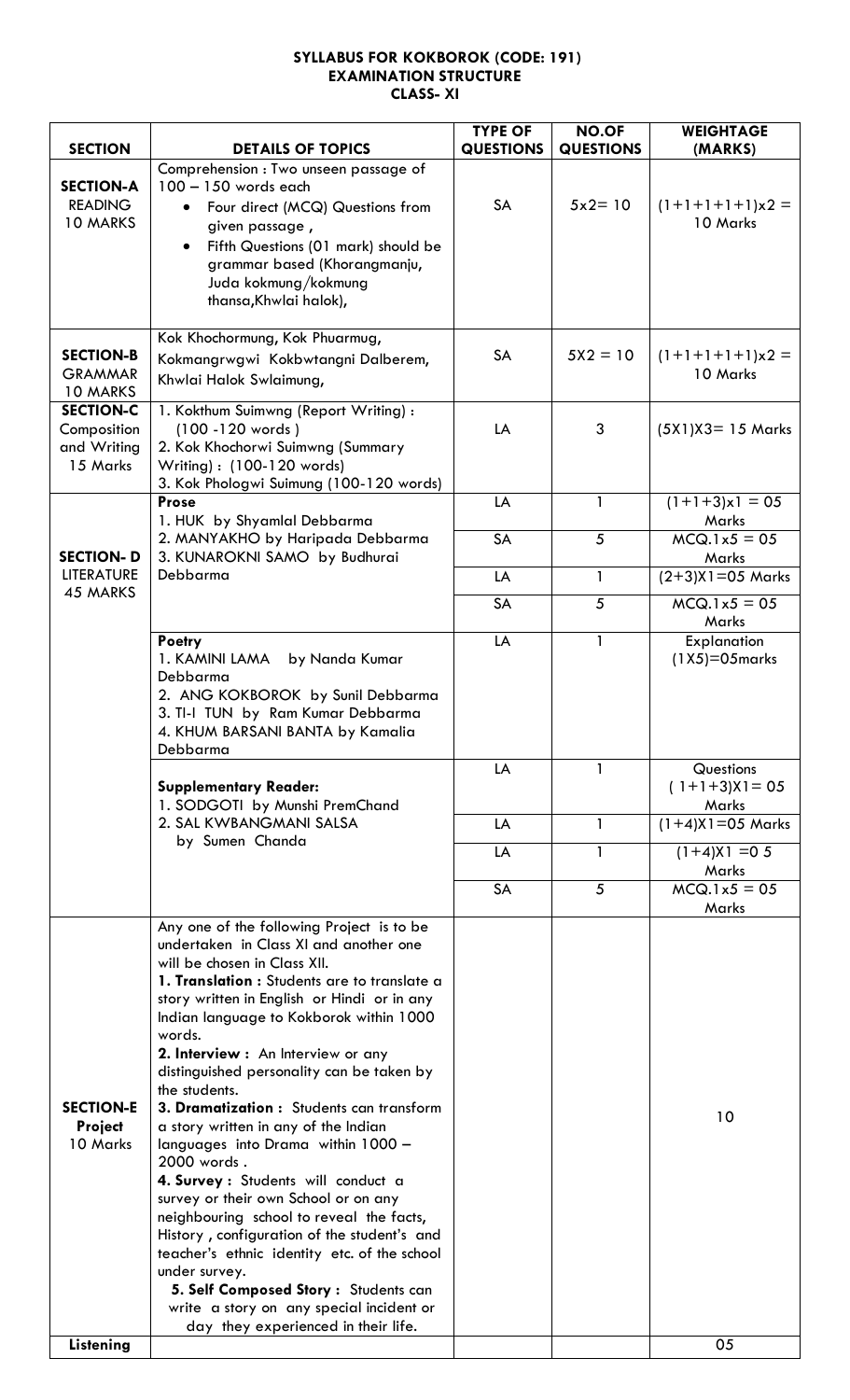| Snankinn |                                                                                        |  | v.  |
|----------|----------------------------------------------------------------------------------------|--|-----|
|          | $\blacksquare \blacktriangle \blacksquare \blacktriangle \blacksquare$<br><b>IVIAL</b> |  | 100 |

Long answer (LA), short answer (SA), Very Short Answer (VSA)

Internal Assessment:

1. Assignment/ Speaking and Listening – 20 marks

## **KOKBOROK (CODE: 191) QUESTION PAPER DESIGN CLASS- XI & XII, 2022-2023**

|              | Time: 3 Hours                                                                                                                                                                                    |                                                                        |                                                         |                                                |                                    |                                           | Max. Marks: 80                   |
|--------------|--------------------------------------------------------------------------------------------------------------------------------------------------------------------------------------------------|------------------------------------------------------------------------|---------------------------------------------------------|------------------------------------------------|------------------------------------|-------------------------------------------|----------------------------------|
| SI.<br>No    | <b>Typology of Questions</b>                                                                                                                                                                     | Very short<br>Answer-<br><b>Objective</b><br>type<br>( VSA)<br>1 Mark) | Short<br><b>Answer</b><br>$\blacksquare$<br>(SA)<br>(1) | <b>Short</b><br>Answer<br>$-II$<br>(SA)<br>(1) | Long<br>Answer<br>(LA)<br>(5 Marks | Total<br><b>Marks</b>                     | $\%$<br>Weighta<br>ge<br>approx) |
| $\mathbf{1}$ | <b>Remembering:</b><br>Exhibit memory of<br>previously learned<br>material by recalling<br>facts, terms, basic                                                                                   | (1X5)X3<br>$=15$                                                       |                                                         |                                                |                                    |                                           |                                  |
|              | concepts, and answer.                                                                                                                                                                            |                                                                        |                                                         |                                                |                                    |                                           |                                  |
| $\mathbf 2$  | <b>Understanding:</b><br>Demonstrate<br>understanding of facts and<br>ideas by organizing,<br>comparing, translating,<br>interpreting, giving<br>descriptions, and stating<br>main ideas.        |                                                                        | $1X5 = 5$                                               |                                                |                                    |                                           |                                  |
| 3            | Applying:<br>Solve problems to new<br>situations by applying<br>acquired knowledge<br>, facts, techniques and rules<br>in defferent ways.                                                        | (1X5)X3<br>$=15$                                                       |                                                         |                                                |                                    |                                           |                                  |
|              | Analysing:<br><b>Examine and breake</b><br>Information into parts by<br>identifying motives or<br>causes. Make inference<br>and find evidence to<br>support generalizations.                     |                                                                        |                                                         |                                                |                                    | $5X2=10$                                  |                                  |
| 4            | <b>Evaluating:</b><br>Present and defend<br>opinion by making<br>judgments about<br>information, validity of<br>ideas, or<br>qual ity of work based on<br>a set of criteria.<br><b>Creating:</b> |                                                                        |                                                         |                                                |                                    | $5X2=10$<br>$5X2=5$<br>$1+4=5$<br>$5X1=5$ |                                  |
|              | Compile information<br>together in a deferent<br>way by combining<br>elements in a new<br>pattern or proposing<br>alternative solutions.                                                         |                                                                        |                                                         |                                                |                                    | $5X1=5$<br>$5X1=5$                        |                                  |
|              | <b>Total</b>                                                                                                                                                                                     |                                                                        |                                                         |                                                |                                    |                                           | 80                               |
|              | <b>INTERNAL ASSESSMENT:</b><br>20 Marks<br>Project : 10 Marks<br>ASL: 10 (Listening- 05, Speaking- 05)                                                                                           |                                                                        |                                                         |                                                |                                    |                                           |                                  |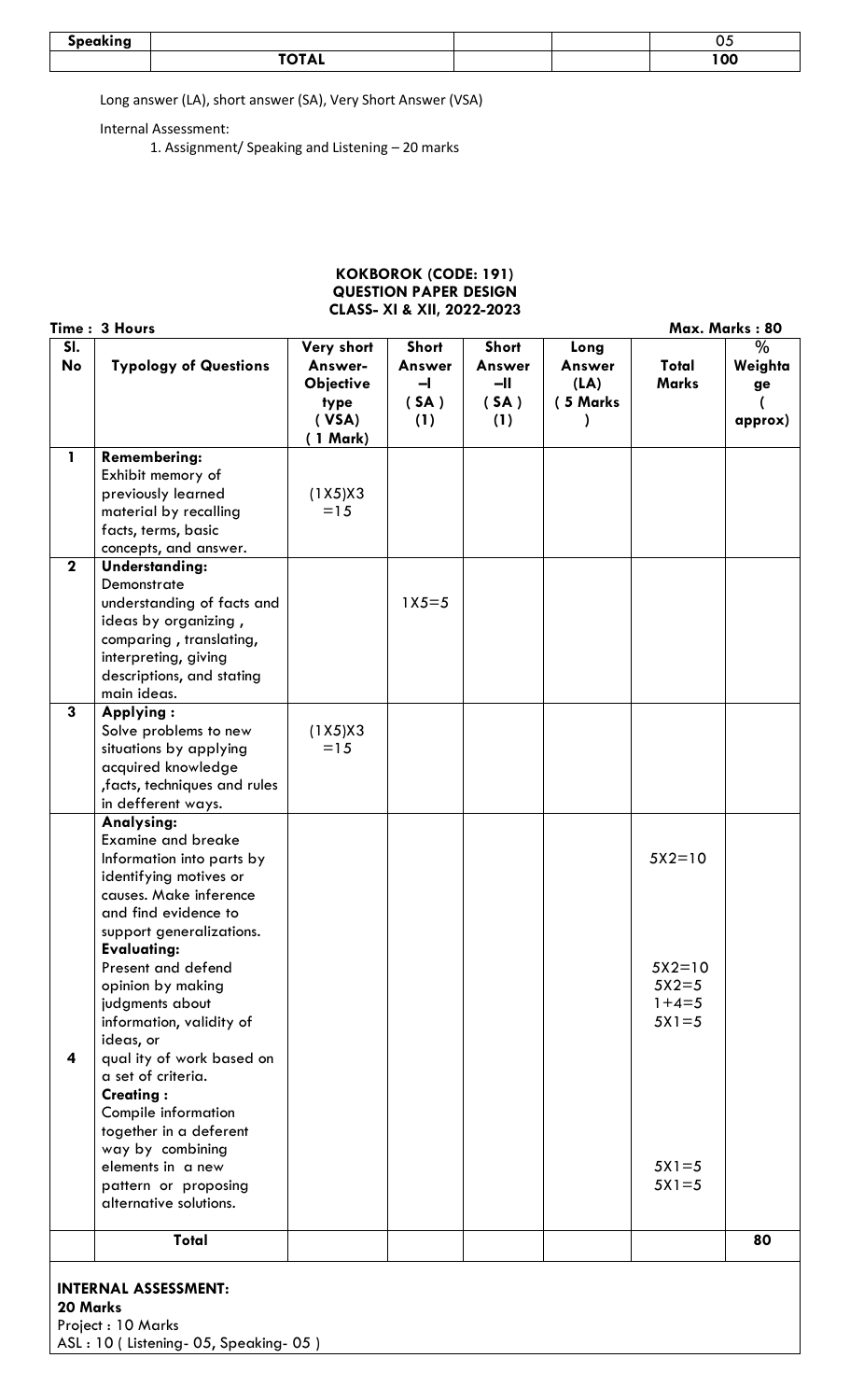#### **Prescribed Books :**

1. Berem Kuchuk Rwngkwchar Kokrwbai Bwchap ( A Kokborok Text Book for Classes – XI & XII), Published by Kokborok tei Borok bangthaya Bosong kok Dagikhung , Tripura Haphang .

**2.**. Berem Kuchuk Rwngkwchar Kokborok Kokma tei Suimwng Bwchap ( A Kokborok Grammar & Composion Book for Classes – XI & XII) , Published by Kokborok tei Borok bangthaya Bosong kok Dagikhung , Tripura Haphang.

#### **KOKBOROK (CODE: 191) COURSE STRUCTURE CLASS-XII, 2022-2023**

| Section A | Reading                        | 10 <sup>°</sup> | 20 Period  |
|-----------|--------------------------------|-----------------|------------|
| Section B | Grammar                        |                 | 40 Period  |
| Section C | <b>Composition and Writing</b> |                 | 40 Period  |
| Section D | Literature                     | 45              | 80 Period  |
|           | Project<br>$\bullet$           | 10              | $--$       |
| Section E | Listening<br>$\bullet$         | 05              | ---        |
|           | Speaking<br>$\bullet$          | 05              | $-- -$     |
|           | <b>TOTAL</b>                   | 100             | 180 Period |

#### **Internal Options:**

- **Section A:** Reading: There will be no options. All direct questions.
- **Section B:** Writing part will have internal options in respect to report writing, and Notice Writing
- **Section C:** Grammar being a vast course, internal options should be given to all the students.
- **Section D**: In the textbook part, it is desired that the students should go through the medieval and ancient literature. Keeping this in view prose and poetry have been selected from the prescribed textbook assigning 10 marks separately for the both part (prose and poetry). Optional questions should be set from all the chapters for convenience of the learners.
- **Section E**: Internal Assesment will be done by the school concerned on students skill like project framing, Speaking Skills & Listening Skills.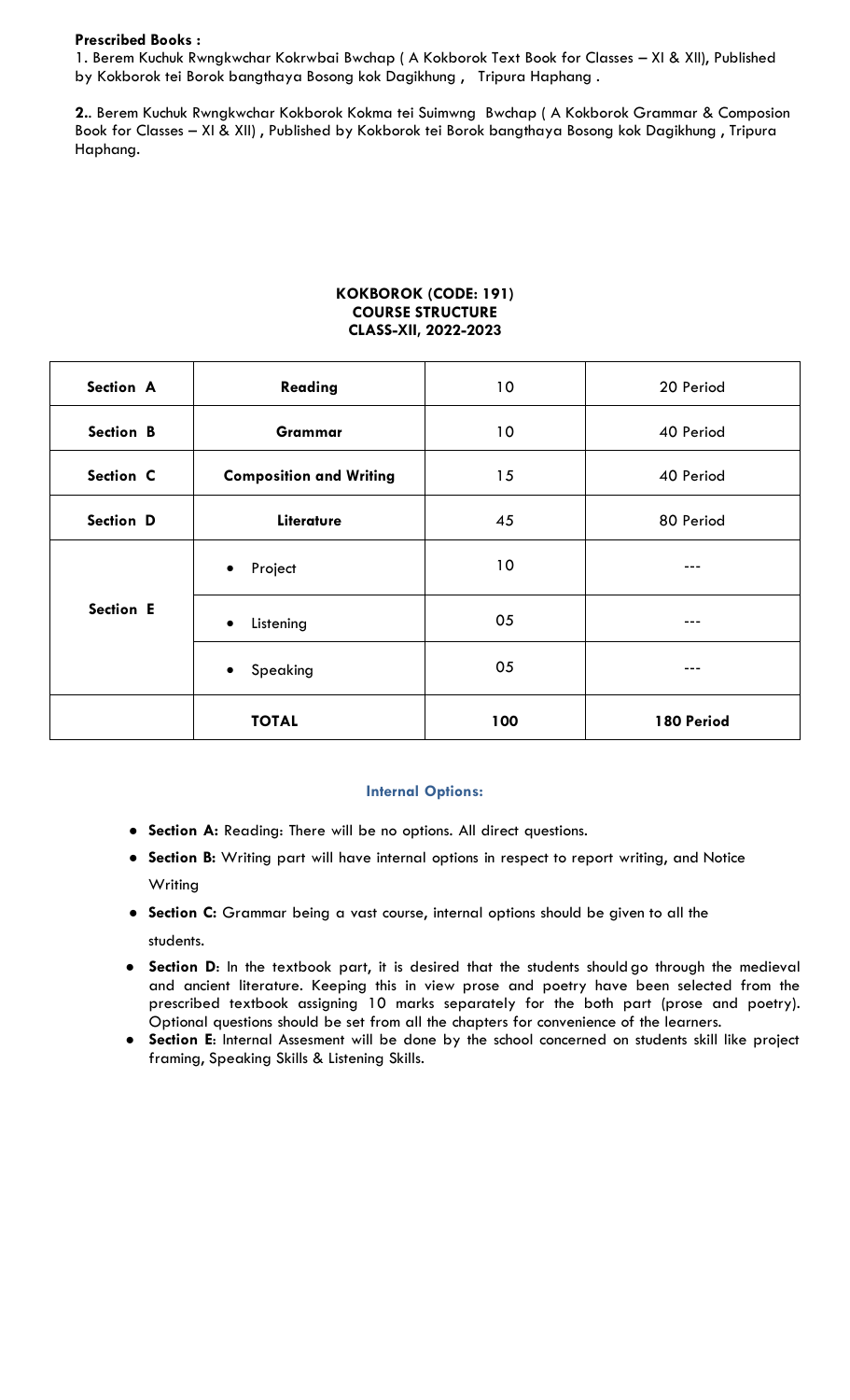# **KOKBOROK (CODE: 191) EXAMINATION STRUCTURE CLASS- XII, 2022-2023**

| <b>SECTION</b>                                 | <b>DETAILS OF TOPICS</b>                                                                                                                                                                                                                                                                                                                                                                                                                                                                                                                                                                                                                                                                                                                                                                                                                                                     | <b>TYPE OF</b><br><b>QUESTIONS</b> | NO.OF<br><b>QUESTIONS</b> | <b>WEIGHTAGE</b><br>(MARKS)              |
|------------------------------------------------|------------------------------------------------------------------------------------------------------------------------------------------------------------------------------------------------------------------------------------------------------------------------------------------------------------------------------------------------------------------------------------------------------------------------------------------------------------------------------------------------------------------------------------------------------------------------------------------------------------------------------------------------------------------------------------------------------------------------------------------------------------------------------------------------------------------------------------------------------------------------------|------------------------------------|---------------------------|------------------------------------------|
| <b>SECTION-A</b><br><b>READING</b><br>10 MARKS | Comprehension: Two unseen passage of 100 - 150<br>words each<br>Four direct (MCQ) Questions from given<br>passage,<br>Fifth Questions (01 mark) should be grammar<br>$\bullet$<br>based (Khorangmanju, Juda<br>kokmung/kokmung thansa, Khwlai halok),                                                                                                                                                                                                                                                                                                                                                                                                                                                                                                                                                                                                                        | SA                                 | $5x2 = 10$                | $(1+1+1+1+1)x$<br>$= 10$ Marks           |
| <b>SECTION-B</b><br><b>GRAMMAR</b><br>10 MARKS | Kokbwtang Swlaimung, Kok Saphilmung, Kokbiphiring.                                                                                                                                                                                                                                                                                                                                                                                                                                                                                                                                                                                                                                                                                                                                                                                                                           | <b>SA</b>                          | $5X2 = 10$                | $(1+1+1+1+1)x2$<br>$= 10$ Marks          |
| <b>SECTION-C</b><br>Composition<br>and Writing | 1. Koktun Bwlai Suimung (Letter Writing)<br>(Friends and Parents Only)<br>2. Kothoma Takmung (Story Writing)                                                                                                                                                                                                                                                                                                                                                                                                                                                                                                                                                                                                                                                                                                                                                                 | LA                                 | $\mathbf{1}$              | 5X1<br>=05 Marks                         |
| 15 Marks                                       | 3. Kokbwkhal Suimung<br>(Essay Writing)                                                                                                                                                                                                                                                                                                                                                                                                                                                                                                                                                                                                                                                                                                                                                                                                                                      | LA                                 | $\mathbf{1}$              | 10X1<br>$= 10$ Marks                     |
|                                                | Prose<br>1. SENARAI by Sunil Debbarma                                                                                                                                                                                                                                                                                                                                                                                                                                                                                                                                                                                                                                                                                                                                                                                                                                        | SA                                 | $5X2=10$                  | MCQ.(5X1)X2<br>$=10$ Marks               |
| <b>SECTION-D</b><br>LITERATURE<br>45 MARKS     | 2. KOKLOBNI SIMI KAPTWI JAOA<br>by Chandra Kanta Murasing<br>3. KAMICHANG BURAO<br>by Mangaleshwari Debbarma<br>1. AITORMA by Narendra Debbarma<br>2. KOCHOKJAK JORANI KHORANG<br>by Nanda Kumar Debbarma                                                                                                                                                                                                                                                                                                                                                                                                                                                                                                                                                                                                                                                                    | LA                                 | $\mathbf{1}$              | Questions<br>$(1+1+3)X2$<br>$= 10$ Marks |
|                                                | Poetry<br>1. TUISUMU KOSOM SALO<br>by Rabindra Kishore Debbarma                                                                                                                                                                                                                                                                                                                                                                                                                                                                                                                                                                                                                                                                                                                                                                                                              | LA                                 | $\mathbf 1$               | Explanation<br>(1X5)<br>=05 Marks        |
|                                                | 2. ANI NOK SEMUNG by Sachlang Tripura<br>3. BOLONGNI MANTANG BOLONGO KWMAO By<br>Snehamay Roy Chowdhury                                                                                                                                                                                                                                                                                                                                                                                                                                                                                                                                                                                                                                                                                                                                                                      | LA                                 | $\mathbf{1}$              | Questions<br>$(1+1+3)X1$<br>$= 05$ Marks |
|                                                | 4. ASWK THWI TWMANI by Narendra Debbarma                                                                                                                                                                                                                                                                                                                                                                                                                                                                                                                                                                                                                                                                                                                                                                                                                                     | LA                                 | $\mathbf{1}$              | Questions<br>$(1+4)X1$<br>$= 05$ Marks   |
|                                                | <b>Supplementary Reader</b><br>1. BUTUA RAMKANAI                                                                                                                                                                                                                                                                                                                                                                                                                                                                                                                                                                                                                                                                                                                                                                                                                             | SA                                 | 5                         | <b>MCQ (5X1)</b><br>=05 Marks            |
|                                                | by Rabindra Nath Tagore                                                                                                                                                                                                                                                                                                                                                                                                                                                                                                                                                                                                                                                                                                                                                                                                                                                      | LA                                 | $\mathbf{1}$              | Questions<br>$(1+4)X1$<br>$= 05$ Marks   |
| <b>SECTION-E</b><br>Project<br>10 Marks        | Any one of the following Project is to be undertaken<br>in Class XI and another one will be chosen in Class XII.<br>1. Translation : Students are to translate a story<br>written in English or Hindi or in any Indian language<br>to Kokborok within 1000 words.<br>2. Interview : An Interview or any distinguished<br>personality can be taken by the students.<br>3. Dramatization : Students can transform a story<br>written in any of the Indian languages into Drama<br>within 1000 - 2000 words.<br>4. Survey : Students will conduct a survey or their<br>own School or on any neighbouring school to reveal<br>the facts, History, configuration of the student's and<br>teacher's ethnic identity etc. of the school under<br>survey.<br>5. Self Composed Story: Students can write a story<br>on any special incident or day they experienced in<br>their life. |                                    |                           | 10                                       |
| Listening                                      |                                                                                                                                                                                                                                                                                                                                                                                                                                                                                                                                                                                                                                                                                                                                                                                                                                                                              |                                    |                           | 05                                       |
| <b>Speaking</b>                                |                                                                                                                                                                                                                                                                                                                                                                                                                                                                                                                                                                                                                                                                                                                                                                                                                                                                              |                                    |                           | 05                                       |
|                                                | <b>TOTAL</b>                                                                                                                                                                                                                                                                                                                                                                                                                                                                                                                                                                                                                                                                                                                                                                                                                                                                 |                                    |                           | 100                                      |